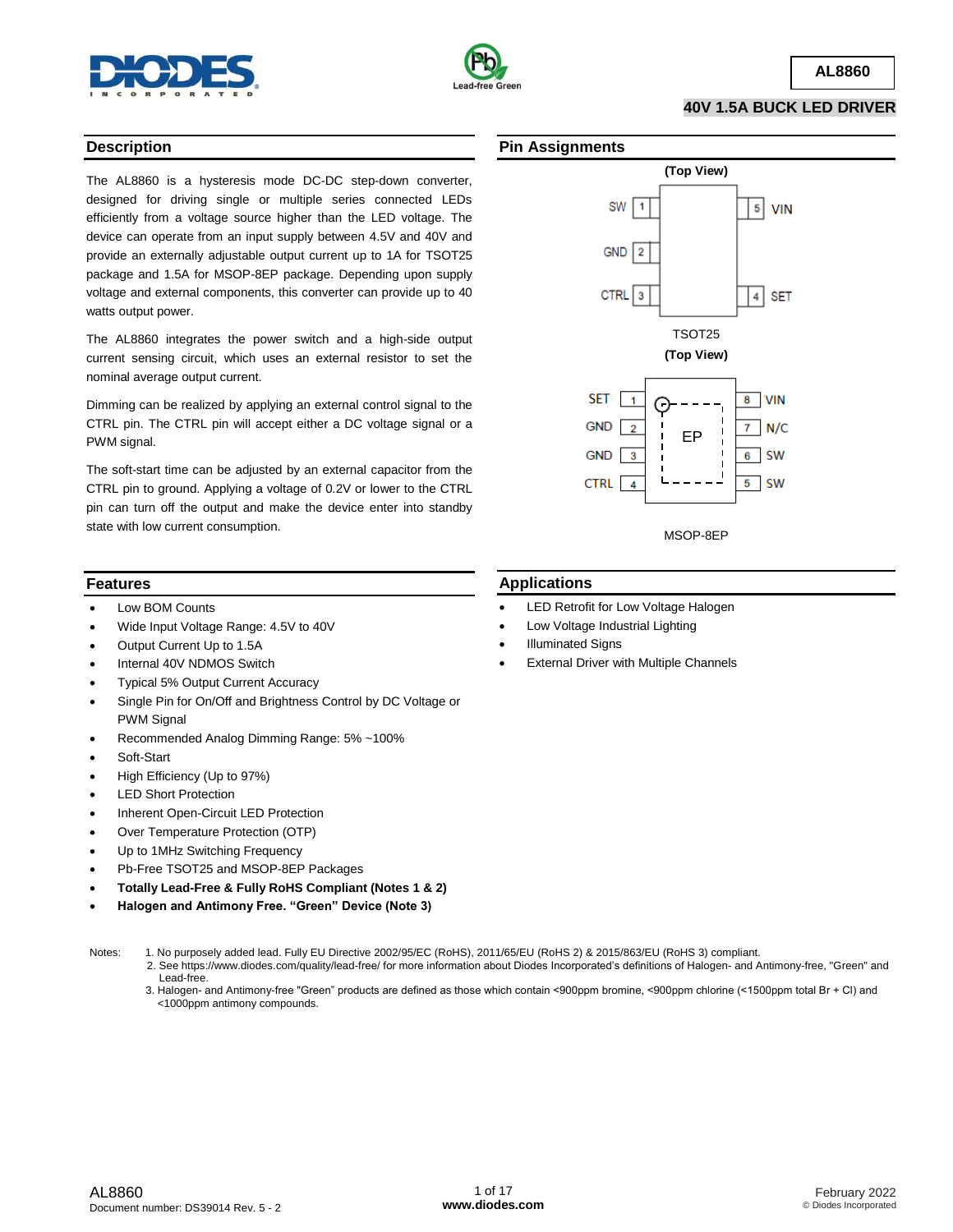

# **Typical Applications Circuit**



# **Pin Descriptions**

| Pin Number |          |             |                                                                                                                                                                                                                                                                                                                                                                                                                                                                                                                                                                                                                                       |  |
|------------|----------|-------------|---------------------------------------------------------------------------------------------------------------------------------------------------------------------------------------------------------------------------------------------------------------------------------------------------------------------------------------------------------------------------------------------------------------------------------------------------------------------------------------------------------------------------------------------------------------------------------------------------------------------------------------|--|
| TSOT25     | MSOP-8EP | Pin Name    | Function                                                                                                                                                                                                                                                                                                                                                                                                                                                                                                                                                                                                                              |  |
|            | 5,6      | SW          | Drain of NDMOS switch.                                                                                                                                                                                                                                                                                                                                                                                                                                                                                                                                                                                                                |  |
| 2          | 2,3      | <b>GND</b>  | Ground (0V)                                                                                                                                                                                                                                                                                                                                                                                                                                                                                                                                                                                                                           |  |
| 3          | 4        | <b>CTRL</b> | . Multi-function On/Off and brightness control pin:<br>• Leave floating for normal operation.<br>• Drive to voltage below 0.2V to turn off output current<br>• Drive with DC voltage (0.3V < CTRL< 2.5V) to adjust output current from 0 to 100% of $I_{\text{OUT NOM}}$<br>• Drive with PWM signal from open-collector or open-drain transistor, to adjust output current.<br>Linear adjustment range from 1% to 100% of $I_{\text{OUT NOM}}$ for $f < 500$ Hz<br>• Connect a capacitor from this pin to ground to increase soft-start time.<br>(Default soft-start time = $0.1$ ms. Additional soft-start time is approx.1.5ms/1nF) |  |
| 4          |          | <b>SET</b>  | Connect resistor R <sub>S</sub> from this pin to VIN to define nominal average output current: $I_{\text{OUT NOM}} = 0.1/Rs$                                                                                                                                                                                                                                                                                                                                                                                                                                                                                                          |  |
| 5          | 8        | <b>VIN</b>  | Input voltage (4.5V to 40V). Decouple to ground with 10µF or higher X7R ceramic capacitor close to<br>device.                                                                                                                                                                                                                                                                                                                                                                                                                                                                                                                         |  |
|            | EP       | EP          | Exposed pad. Connect to GND and thermal mass for enhanced thermal impedance. Should not be<br>used as electrical ground conduction path.                                                                                                                                                                                                                                                                                                                                                                                                                                                                                              |  |
|            | 7        | N/C         | No Connection                                                                                                                                                                                                                                                                                                                                                                                                                                                                                                                                                                                                                         |  |

# **Functional Block Diagram**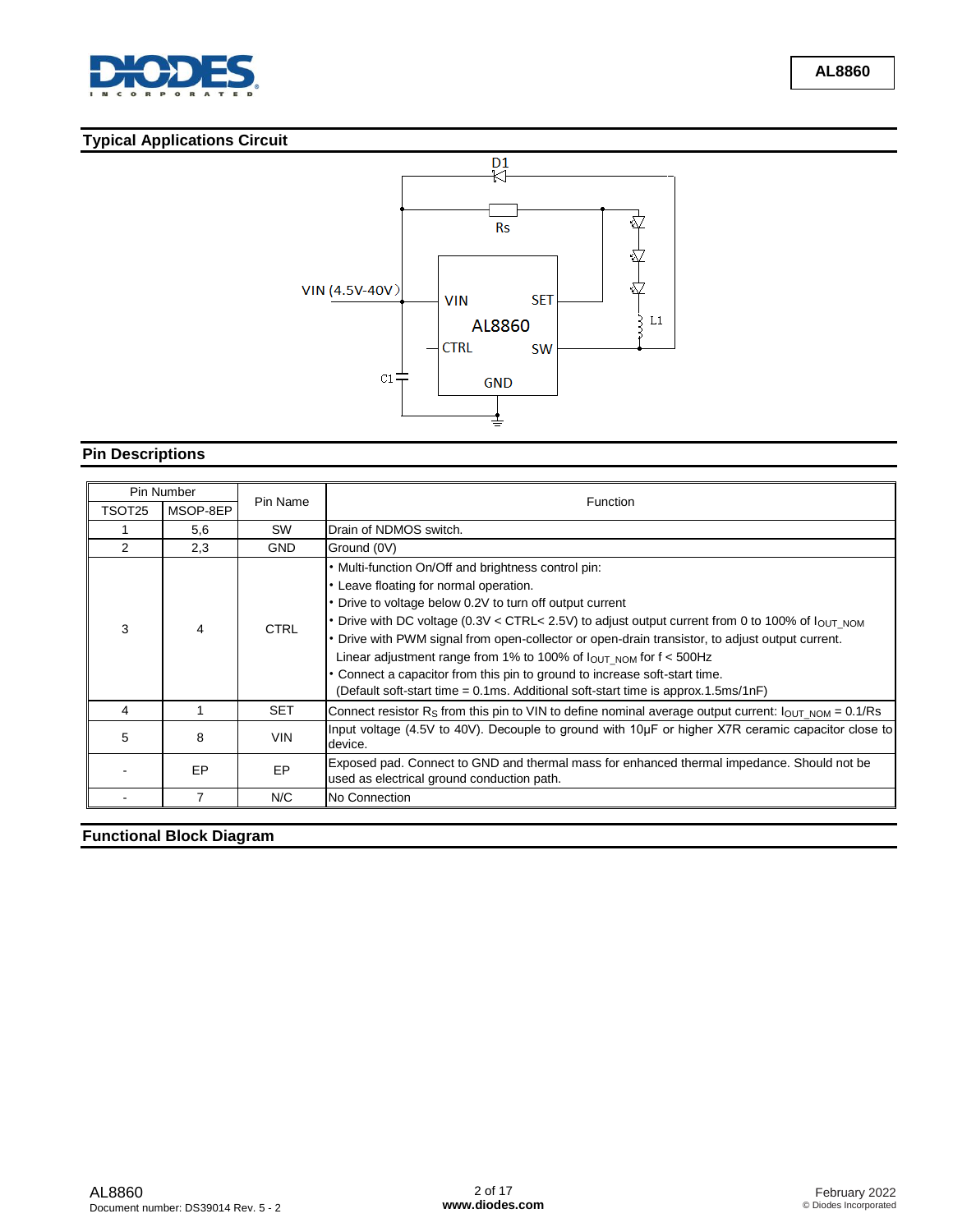



# AL8860

# **Absolute Maximum Ratings** (@T<sub>A</sub> = +25°C, unless otherwise specified) (Note 4)

| Symbol                             | <b>Parameter</b>                         |                   | Rating |      |  |
|------------------------------------|------------------------------------------|-------------------|--------|------|--|
| ESD HBM                            | Human Body Model ESD Protection          | 2.5               |        | kV   |  |
| ESD MM                             | Machine Model ESD Protection             | 200               |        | V    |  |
| V <sub>IN</sub>                    | Input Voltage                            | $-0.3$ to $+42$   |        |      |  |
| V <sub>SW</sub> , V <sub>SET</sub> | SW, SET Pin Voltage                      | $-0.3$ to $+42$   |        |      |  |
| <b>VCTRL</b>                       | <b>CTRL Pin Voltage</b>                  | $-0.3$ to $+6$    |        |      |  |
| ΤJ                                 | <b>Operating Junction Temperature</b>    | $+150$            |        | °C   |  |
| $\mathsf{T}_{\text{STG}}$          | Storage Temperature Range                | $-65$ to $+150$   |        | °C   |  |
| T <sub>LEAD</sub>                  | Lead Temperature (Soldering, 10s)        | $+260$            |        | °C   |  |
|                                    | Thermal Resistance (Junction to Ambient) | TSOT25 (Note 5)   | 147    | °C/W |  |
| $\theta$ JA                        |                                          | MSOP-8EP (Note 6) | 56     |      |  |
|                                    | Thermal Resistance (Junction to Case)    | TSOT25 (Note 5)   | 27     | °C/W |  |
| $\theta_{\rm JC}$                  |                                          | MSOP-8EP (Note 6) | 15     |      |  |

Note: 4. Stresses greater than those listed under "Absolute Maximum Ratings" may cause permanent damage to the device. These are stress ratings only, and<br>functional operation of the device at these or any other conditions

5. Device mounted on 1"x1" FR-4 MRP substrate PC board, 2oz cooper, with minimum recommended pad layout.

6. Device mounted on 2"\*2" FR-4 substrate PC board, 2oz copper, with minimum recommended pad layout.

#### **Recommended Operating Conditions** (@T<sub>A</sub> = +25°C, unless otherwise specified.)

| Symbol          |                                       | <b>Parameter</b>                     |       | Max    | Unit       |
|-----------------|---------------------------------------|--------------------------------------|-------|--------|------------|
| V <sub>IN</sub> | Input Voltage                         |                                      | 4.5   | 40     |            |
| fsw             | <b>Switching Frequency</b>            |                                      |       |        | <b>MHz</b> |
|                 | <b>Continuous Output Current</b>      | TSOT25                               | -     |        |            |
| <b>I</b> OUT    |                                       | MSOP-8EP                             |       | 1.5    |            |
|                 |                                       | Recommended Analog Dimming Range     |       | 100    | %          |
|                 |                                       | <b>Operating Ambient Temperature</b> |       | $+85$  | $\sim$     |
|                 | <b>Operating Junction Temperature</b> |                                      | $-40$ | $+125$ | $\sim$     |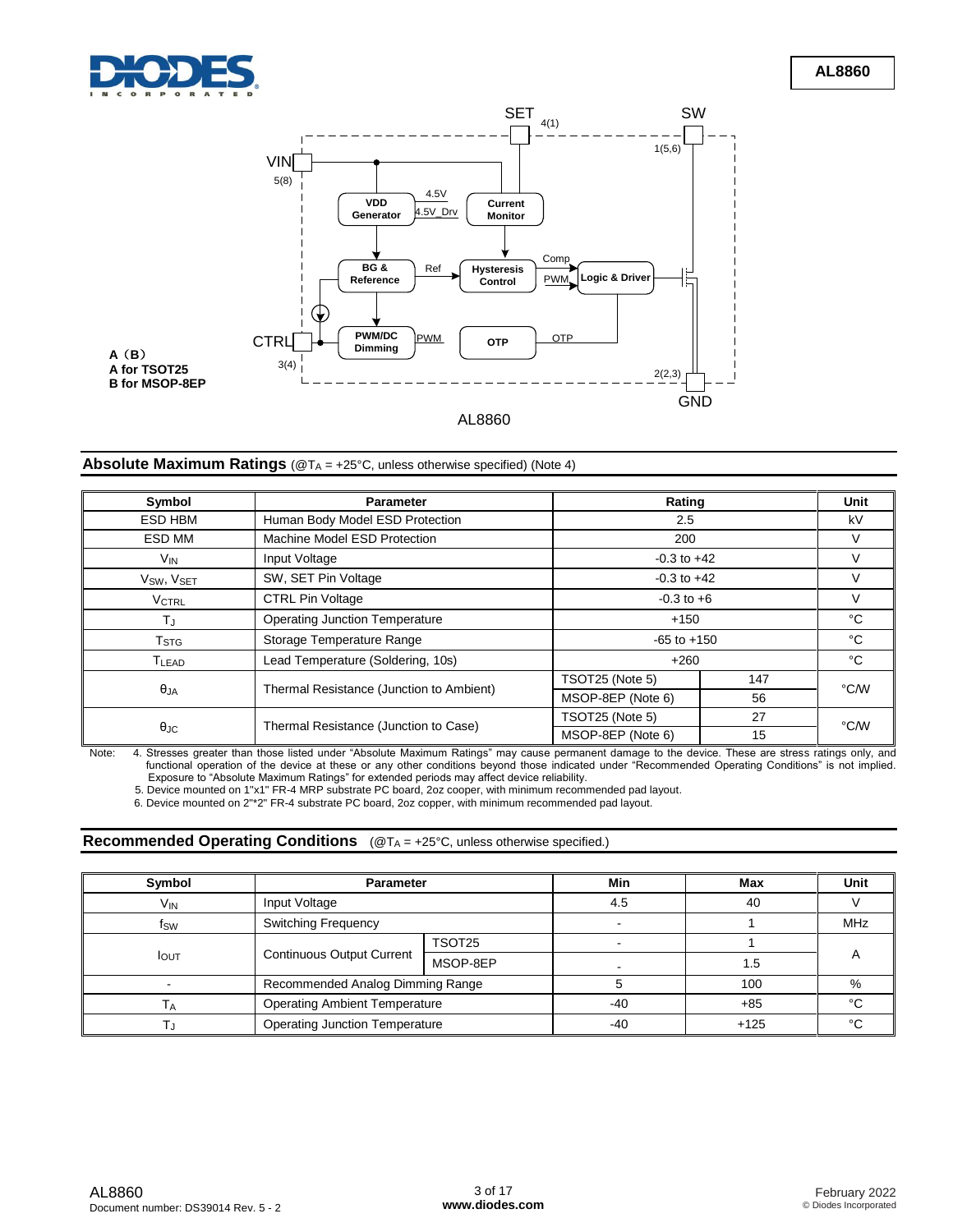

# **Electrical Characteristics** (@T<sub>A</sub> = +25°C, unless otherwise specified.)

| Symbol                 | Parameter                                            | <b>Condition</b>                                                                                | Min            | <b>Typ</b>     | <b>Max</b>               | Unit          |
|------------------------|------------------------------------------------------|-------------------------------------------------------------------------------------------------|----------------|----------------|--------------------------|---------------|
| <b>V<sub>IN</sub></b>  | Input Voltage                                        | $\overline{\phantom{a}}$                                                                        | 4.5            |                | 40                       | $\vee$        |
| lo                     | Quiescent Current                                    | CTRL Pin Floating, $V_{IN} = 16V$                                                               | $\mathbf{r}$   | 0.55           | $\mathbf{r}$             | mA            |
| <b>I</b> SHDN          | Shutdown Supply Current                              | <b>CTRL Pin Grounded</b>                                                                        | $\blacksquare$ | 50             | 80                       | μA            |
| <b>VSENSE</b>          | Mean Current Sense Threshold<br>Voltage              | Measured on SET Pin with<br>Respect to VIN                                                      | 96             | 100            | 104                      | mV            |
| <b>VSENSE HYS</b>      | Sense Threshold Hysteresis                           |                                                                                                 | $\overline{a}$ | ±20            | $\overline{\phantom{a}}$ | $\frac{9}{6}$ |
| $I_{\sf SET}$          | <b>SET Pin Input Current</b>                         | $V_{\text{SET}} = V_{\text{IN}} -0.1$                                                           | $\blacksquare$ | 8              | $\mathbf{r}$             | μA            |
| $V_{EN}$               | CTRL Range on CTRL Pin                               | For Analog Dimming                                                                              | 0.3            | $\blacksquare$ | 2.5                      | $\vee$        |
| $V_{EN(ON)}$           | DC Voltage on CTRL Pin to Enable                     | V <sub>FN</sub> Rising                                                                          | $\blacksquare$ | 0.25           | $\mathbf{r}$             | $\vee$        |
| <b>VEN(OFF)</b>        | DC Voltage on CTRL Pin to Disable                    | <b>V<sub>EN</sub></b> Falling                                                                   | $\blacksquare$ | 0.2            | $\mathbf{r}$             | $\vee$        |
| <b>R</b> <sub>sw</sub> | SW Switch On Resistance                              | $@$ <sub>sw</sub> = 100mA                                                                       | $\blacksquare$ | 0.2            | $\sim$                   | Ω             |
| <b>SW(LEAK)</b>        | SW Switch Leakage Current                            |                                                                                                 | ÷              |                | 5                        | μA            |
| tss                    | Soft Start Time                                      | $V_{IN} = 16V$ , $C_{EN} = 1nF$                                                                 | ÷              | 1.5            | $\mathbf{r}$             | ms            |
| fsw                    | <b>Operating Frequency</b>                           | $V_{IN}$ = 16V, $V_{O}$ = 9.6V (3 LEDs)<br>L = 47µF, $\Delta$ I = 0.25A (I <sub>LED</sub> = 1A) |                | 250            |                          | kHz           |
| t <sub>ON</sub> REC    | Recommended Minimum Switch ON<br>Time                | For 4% Accuracy                                                                                 |                | 500            |                          | ns            |
| $f_{SW(MAX)}$          | Maximum<br>Switch<br>Recommended<br>Frequency        |                                                                                                 |                |                | 1.0                      | <b>MHz</b>    |
| $D_{SW(MAX)}$          | Max Duty Cycle                                       | $\blacksquare$                                                                                  | ÷              | 98             | ÷.                       | $\%$          |
| $D_{SW}$               | Recommended Duty Cycle Range                         | $\blacksquare$                                                                                  | 25             | $\mathbf{r}$   | 75                       | $\%$          |
| t <sub>PD</sub>        | Comparator Propagation<br>Internal<br>Delay (Note 7) | $\blacksquare$                                                                                  |                | 45             | $\overline{a}$           | ns            |
| TOTP                   | Over Temperature Protection                          | $\blacksquare$                                                                                  | $\blacksquare$ | $+150$         |                          | °C            |
| TOTP_HYS               | <b>Temperature Protection Hysteresis</b>             | $\blacksquare$                                                                                  |                | $+30$          |                          | °C            |

Note: 7. Guaranteed by design.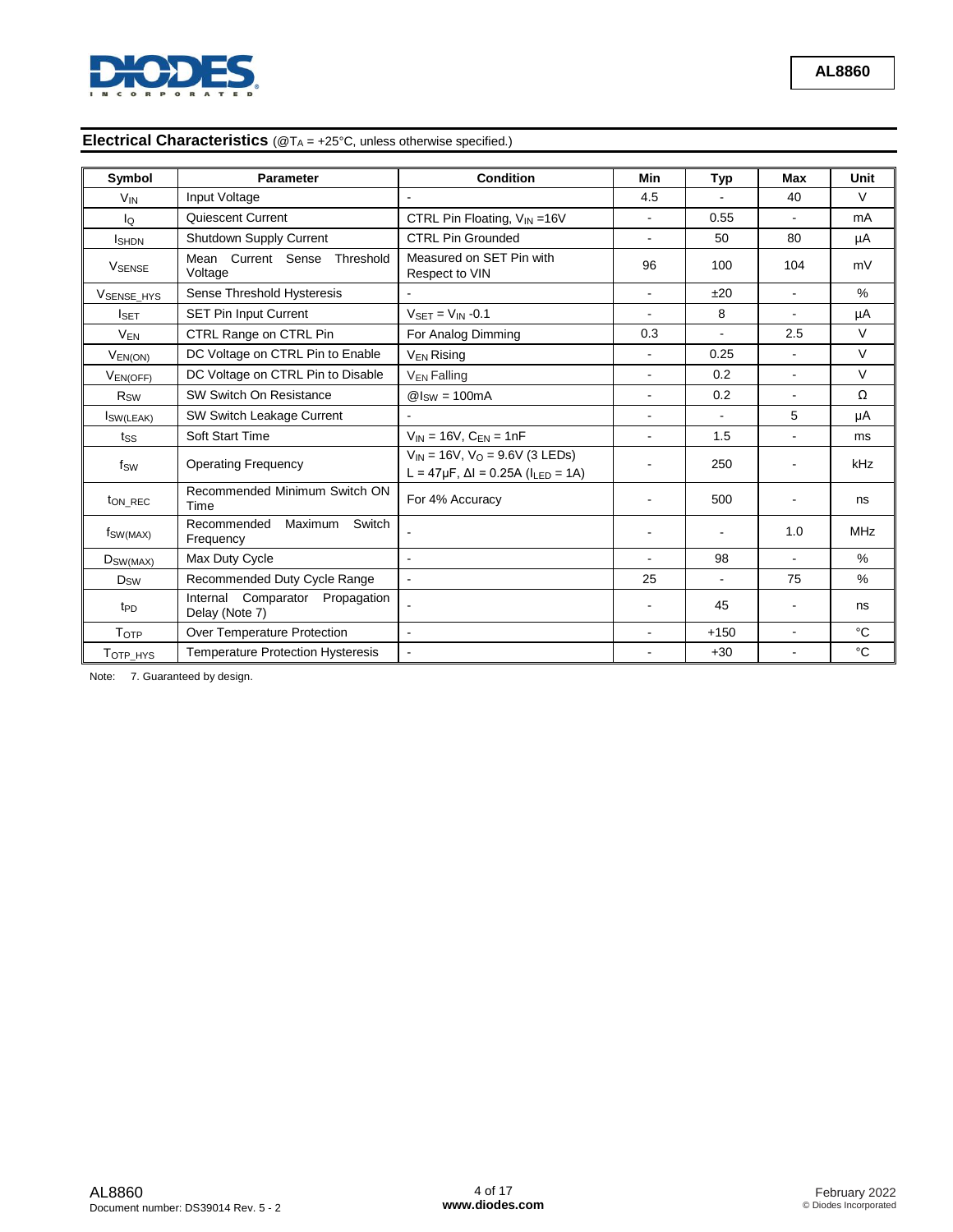

# **Typical Performance Characteristics** (@TA = +25°C, VIN = 16V, unless otherwise specified.)







**Quiescent Current vs. Input Voltage Quiescent Current vs. Temperature**



**Shutdown Current vs. Input voltage Shutdown Current vs. Temperature**  Shutdown Current vs. Temperature



**SET Threshold Voltage vs. Input voltage PWM Dimming (V<sub>IN</sub>=16V, 3LEDs, 47μH, Rs=0.3Ω) Output Current vs. Duty Cycle**

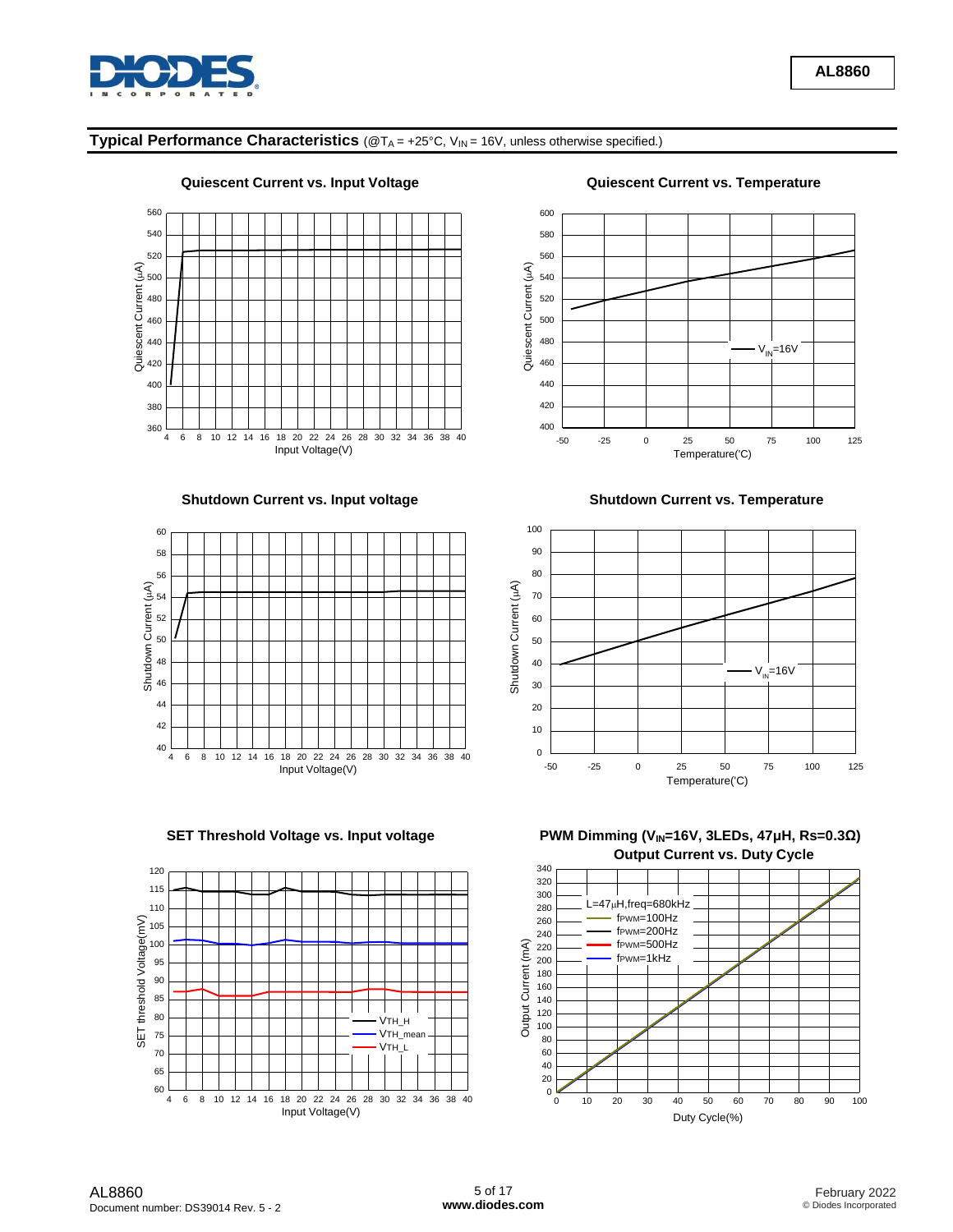

### **Typical Performance Characteristics** (Cont.) (@T<sub>A</sub> = +25°C, V<sub>IN</sub> = 16V, unless otherwise specified.)



# **(TSOT25, Rs=0.15Ω, L=47μH) (TSOT25, Rs=0.1Ω, L=33μH)**







**Efficiency vs. Input Voltage**  The **Efficiency vs. Input Voltage Efficiency vs. Input Voltage** 



# **Efficiency vs. Input Voltage Efficiency vs. Input Voltage (MSOP-8EP, Rs=0.1Ω, L=68μH) (MSOP-8EP, Rs=0.067Ω, L=47μH)**

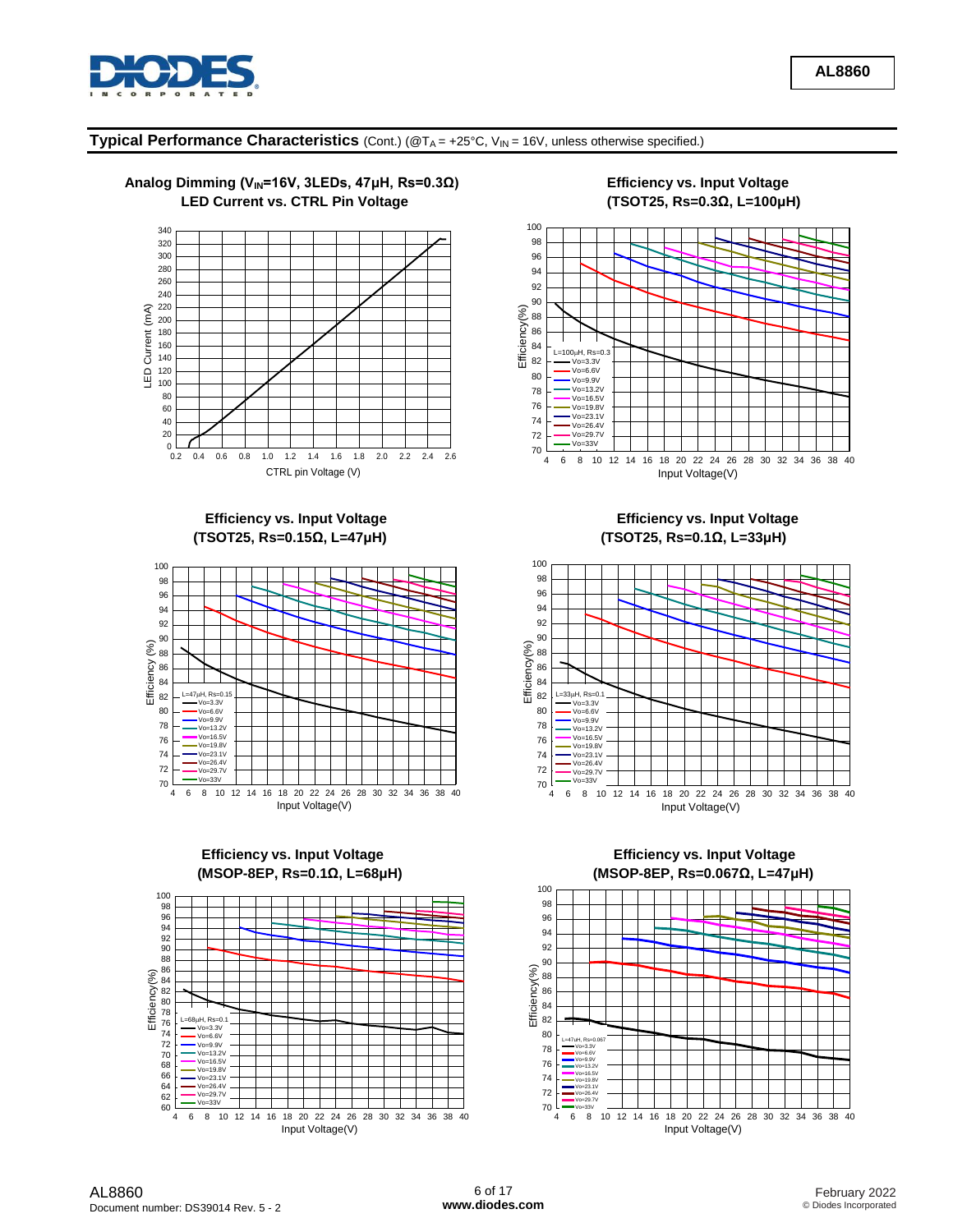

### **Typical Performance Characteristics** (Cont.) (@TA = +25°C, VIN = 16V, unless otherwise specified.)









 **LED Current vs. Input Voltage LED Current vs. Input Voltage (TSOT25, Rs=0.1Ω, L=33μH) (MSOP-8EP, Rs=0.1Ω, L=68μH)** 



LED Current vs. Input Voltage **Communist Contract Contract Contract Contract Contract Contract Contract Contract Contract Contract Contract Contract Contract Contract Contract Contract Contract Contract Contract Contract C (MSOP-8EP, Rs=0.067Ω, L=47μH) (TSOT25, Rs=0.3Ω, L=100μH)**

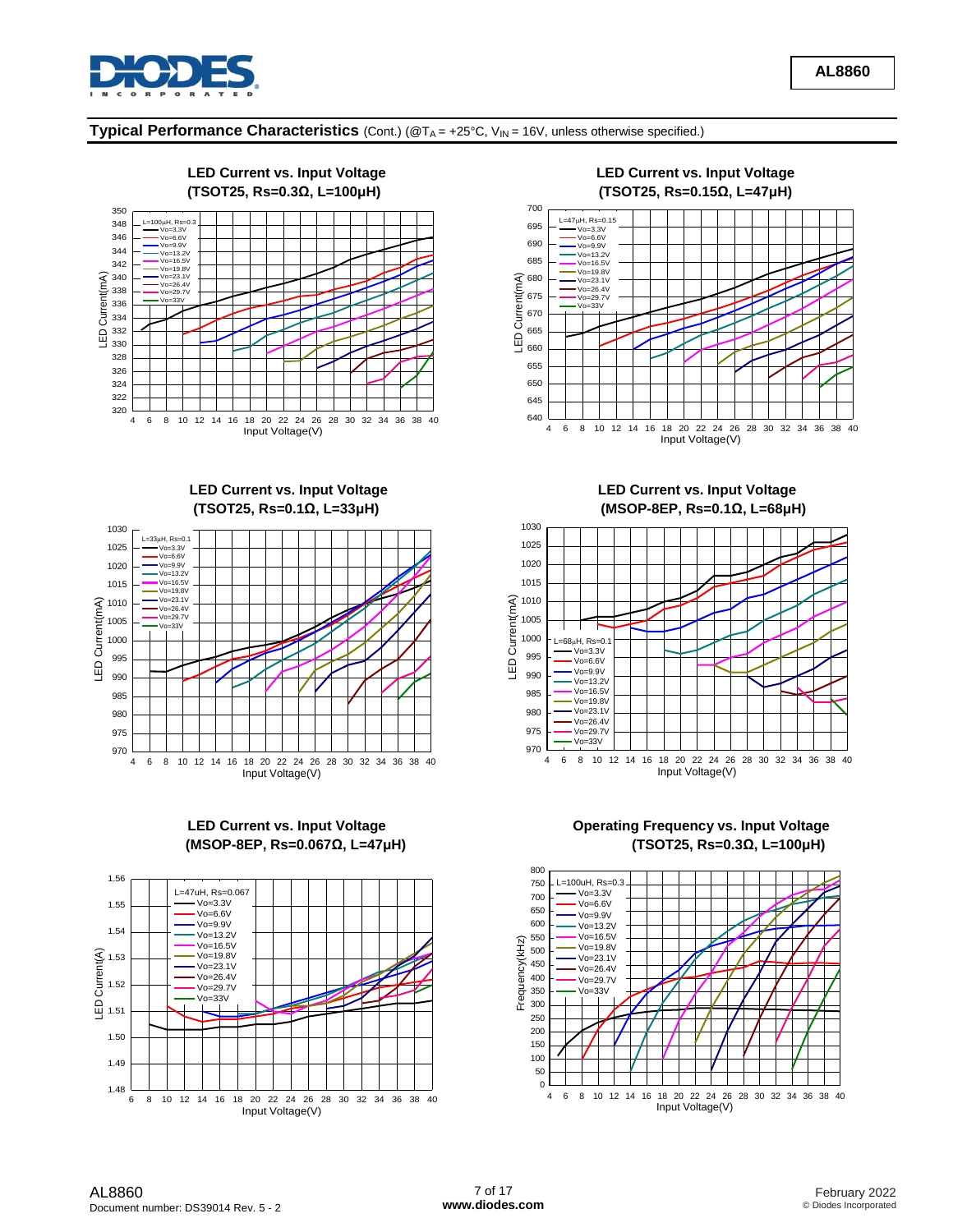

# **Typical Performance Characteristics** (Cont.) (@T<sup>A</sup> = +25°C, VIN =16V, unless otherwise specified.)



#### **(TSOT25, Rs=0.15Ω, L=47μH) (TSOT25, Rs=0.1Ω, L=33μH)** 0 <del>de de la casa de la casa d</del>e la casa de la casa de la casa de la casa de la casa de la casa de la casa de la c<br>10 de decembre 50 100 150 200 250 300  $\overline{\phantom{0}}$ 350  $\frac{10}{2}$  $400 + 400$  $450 + 450$ 500 **F** The volume 550 **F** The vo=  $\begin{array}{r|l}\n\hline\n\text{A} & 600 \\
\hline\n\text{A} & 5500 \\
\hline\n\text{A} & 0 & 0 & 0 & 0 \\
\hline\n\text{A} & 0 & 0 & 0 & 0 \\
\hline\n\text{A} & 0 & 0 & 0 & 0 & 0 \\
\hline\n\text{A} & 0 & 0 & 0 & 0 & 0 \\
\hline\n\text{A} & 0 & 0 & 0 & 0 & 0 \\
\hline\n\text{A} &$ 650 700 750 Vo=6.6V 800 Vo=3.3V 850 L=33uH, Rs=0.1 900  $V_0 = 9.9V$  Vo=13.2V Vo=16.5V Vo=19.8V Vo=23.1V Vo=26.4V Vo=29.7V<br>Vo=33V

**Operating Frequency vs. Input Voltage Community Constraints Constraing Frequency vs. Input Voltage Community Constraints Community Constraints Constraints Constraints Constraints Constraints Constraints Constraints Constr** 







 **(MSOP-8EP, Rs=0.1Ω, L=68μH) (MSOP-8EP, Rs=0.067Ω, L=47μH)**

Input Voltage(V)



 **(TSOT25, Rs=0.3Ω, L=100μH) (TSOT25, Rs=0.15Ω, L=47μH)**

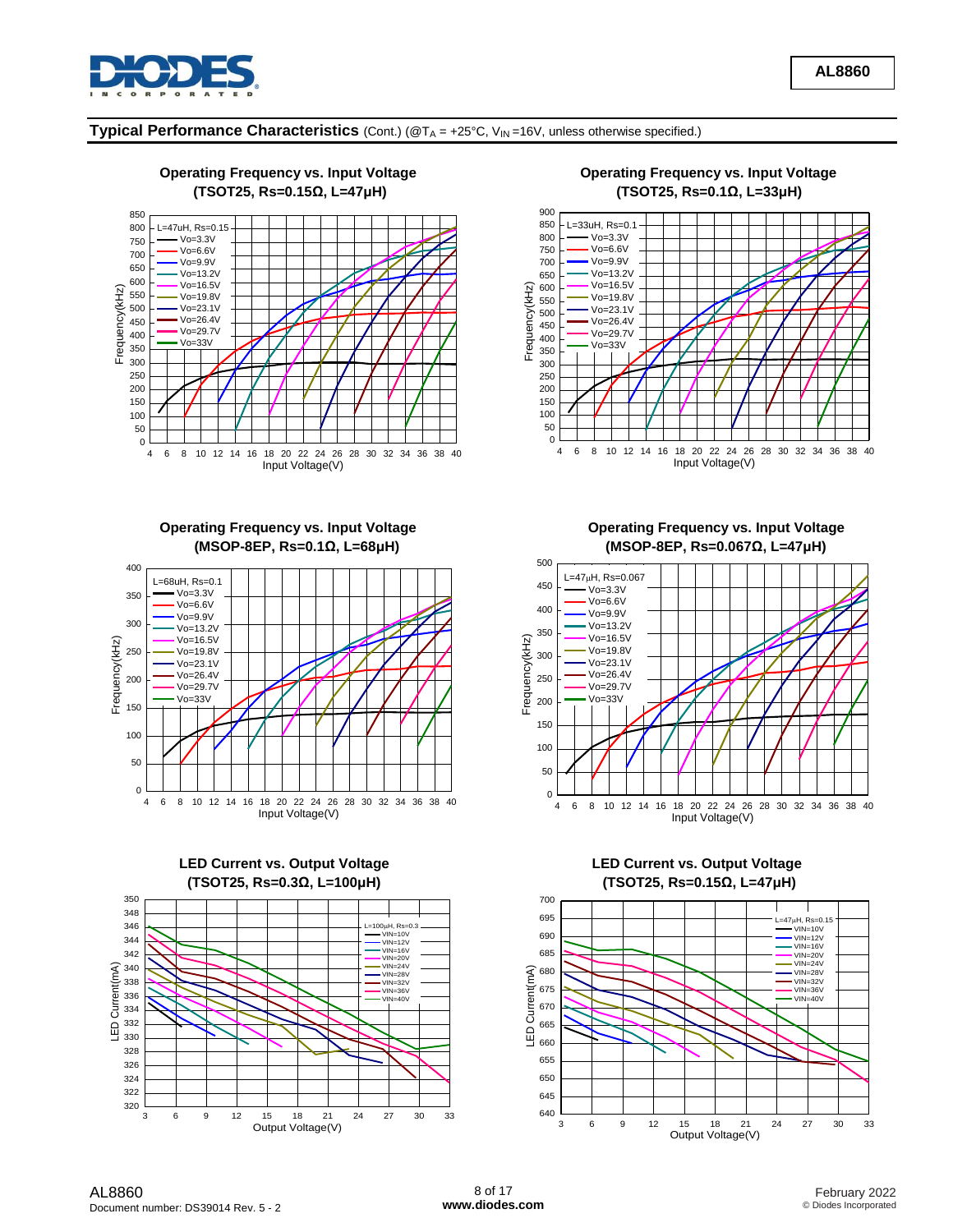



**LED Current vs. Output Voltage (MSOP-8EP, Rs=0.067Ω, L=47μH)** 



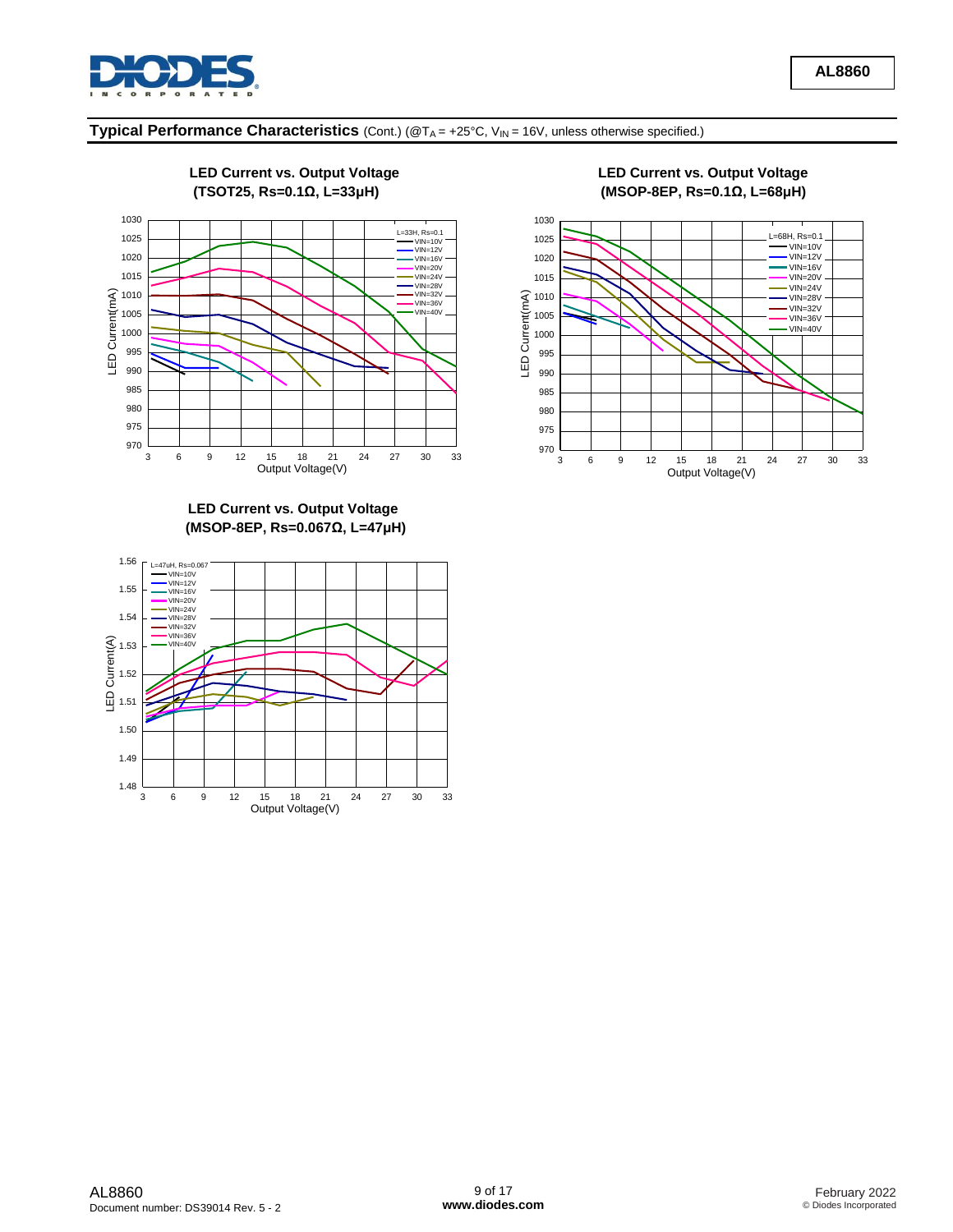

# **Performance Characteristics** (@V<sub>IN</sub>=16V, 3LEDs, R<sub>S</sub>=0.3Ω, L=47μH, T<sub>A</sub> = +25°C, unless otherwise specified.)





**PWM Dimming (100Hz, Duty=50%) Pulse Skip Mode**







**AL8860**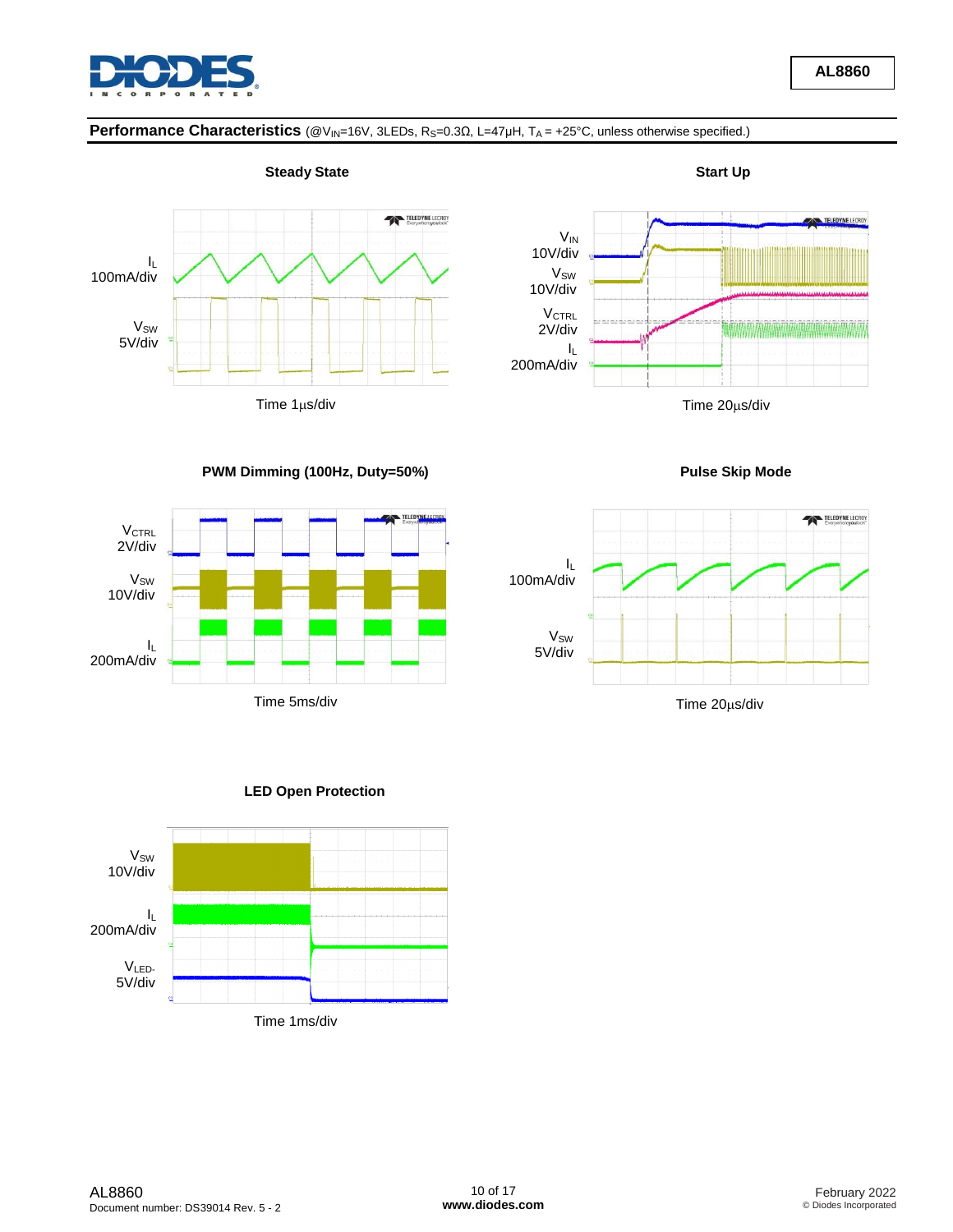

### **Application Information**

The AL8860 is a hysteretic mode LED driver with integrated power switch. It is available for two packages that provide a tradeoff between PCB area and power dissipation capability. It is recommended that for higher LED currents/smaller PCBs that the MSOP-8EP version should be used to maximize the allowable LED current over a wider ambient temperature range.

#### **AL8860 Operation**

In normal operation, when normal input voltage is applied at VIN, the AL8860 internal switch will turn on. Current starts to flow through sense resistor  $R_S$ , inductor L1, and the LEDs. The current ramps up linearly, and the ramp rate is determined by the input voltage  $V_{\text{IN}}$  and the inductor L1.

This rising current produces a voltage ramp across R<sub>S</sub>. The internal circuit of the AL8860 senses the voltage across R<sub>S</sub> and applies a proportional voltage to the input of the internal comparator. When this voltage reaches an internally set upper threshold, the internal switch is turned off. The inductor current continues to flow through R<sub>S</sub>, L1, LEDs and diode D1, and back to the supply rail, but it decays, with the rate determined by the forward voltage drop of LEDs and the diode D1.

This decaying current produces a falling voltage on Rs, which is sensed by the AL8860. A voltage proportional to the sense voltage across Rs will be applied at the input of internal comparator. When this voltage falls to the internally set lower threshold, the internal switch is turned on again.

This switch-on-and-off cycle continues to provide the average LED current set by the sense resistor R<sub>S</sub>.

#### **LED Current Configuration**

The nominal average output current in the LED(s) is determined by the value of the external current sense resistor (R<sub>S</sub>) connected between VIN and SET and is given by:

$$
I_{OUT(NOM)} = \frac{0.1}{Rs}
$$

The table below gives values of nominal average output current for several preferred values of current setting resistor  $(R<sub>S</sub>)$  in the typical application circuit shown on page 1.

| $R_S(\Omega)$ | <b>Nominal Average Output Current (mA)</b> |
|---------------|--------------------------------------------|
| 0.066         | 1500                                       |
| 0.1           | 1000                                       |
| 0.13          | 760                                        |
| 0.15          | 667                                        |
| 0.3           | 333                                        |

The above values assume that the CTRL pin is floating and at a nominal reference voltage for internal comparator. It is possible to use different values of R<sub>S</sub> if the CTRL pin is driven by an external dimming signal.

#### **Analog Dimming**

Apply a DC voltage from 0.3V to 2.5V on CTRL pin can adjust output current from 0 to 100% of l<sub>OUT NOM</sub> linearly, as shown in Figure 1. If the CTRL pin is brought higher than 2.5V, the LED current will be clamped to 100% of l<sub>OUT\_NOM</sub> while if the CTRL voltage falls below the threshold of 0.3V, the output switch will turn off.

#### **PWM Dimming**

LED current can be adjusted digitally, by applying a low frequency pulse-width-modulated (PWM) logic signal to the CTRL pin to turn the device on and off. This will produce an average output current proportional to the duty cycle of the control signal. To achieve a high resolution the PWM frequency is recommended to be lower than 500Hz, however higher dimming frequencies can be used, at the expense of dimming dynamic range and accuracy. Typically, for a PWM frequency of 500Hz the accuracy is better than 1% for PWM ranging from 1% to 100%.

The accuracy of the low duty cycle dimming is affected by both the PWM frequency and also the switching frequency of the AL8860. For best accuracy/resolution the switching frequency should be increased while the PWM frequency should be reduced.

The CTRL pin is designed to be driven by both 3.3V and 5V logic levels directly from a logic output with either an open drain output or push pull output stage.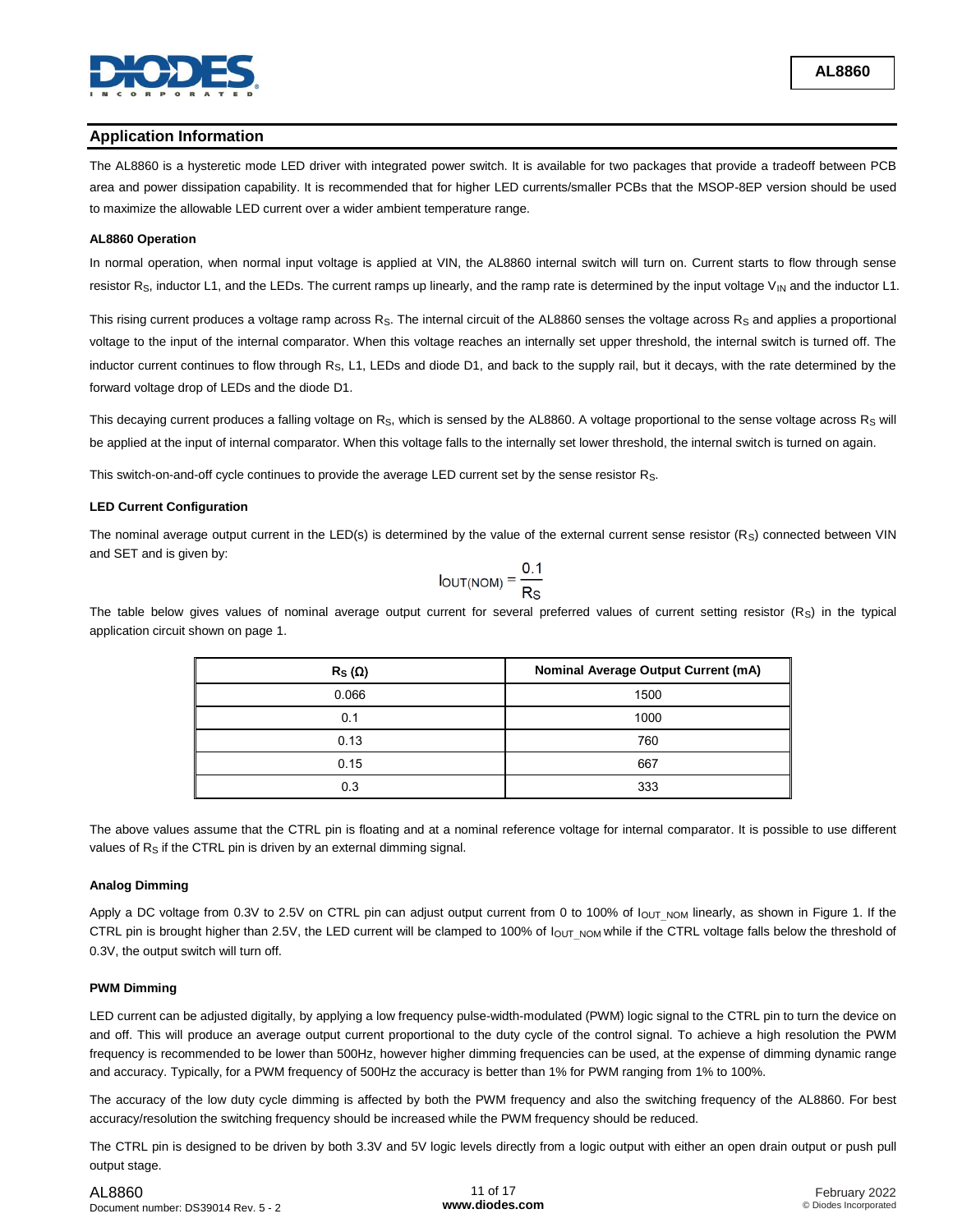

#### **Application Information** (continued)



**Figure 1. Analog Dimming Curve**

#### **Soft Start**

The default soft start time for the AL8860 is only 0.1ms – this provides very fast turn on of the output, improving PWM dimming accuracy.

Nevertheless, adding an external capacitor from the CTRL pin to ground will provide a longer soft-start delay. This is achieved by increasing the time for the CTRL voltage rising to the turn-on threshold and by slowing down the rising rate of the control voltage at the input of hysteresis comparator. The additional soft start time is related to the capacitance between CTRL and GND, the typical value will be 1.5ms/nF.

#### **Capacitor Selection**

A low ESR capacitor should be used for input decoupling, as the ESR of this capacitor appears in series with the supply source impedance and will lower overall efficiency. This capacitor has to supply the relatively high peak current to the coil and smooth the ripple on the input current.

The minimum capacitance needed is determined by input power, cable's length and peak current. 4.7~10μF is a common used value for most of cases. A higher value will improve performance at lower input voltages, especially when the source impedance is high. The input capacitor should be placed as close as possible to the IC.

For maximum stability over temperature and voltage, capacitors with X7R, X5R, or better dielectric are recommended. Capacitors with Y5V dielectric are not suitable for decoupling in this application and should NOT be used.

#### **Diode Selection**

For maximum efficiency and performance, the freewheeling diode (D1) should be a fast low capacitance Schottky diode with low reverse leakage current. It also provides better efficiency than silicon diodes, due to lower forward voltage and reduced recovery time.

It is important to select parts with a peak current rating above the peak coil current and a continuous current rating higher than the maximum output load current. It is very important to consider the reverse leakage current of the diode when operating above +85°C. Excess leakage current will increase power dissipation.

The higher forward voltage and overshoot due to reverse recovery time in silicon diodes will increase the peak voltage on the SW output. If a silicon diode is used, more care should be taken to ensure that the total voltage appearing on the SW pin including supply ripple, won't exceed the specified maximum value.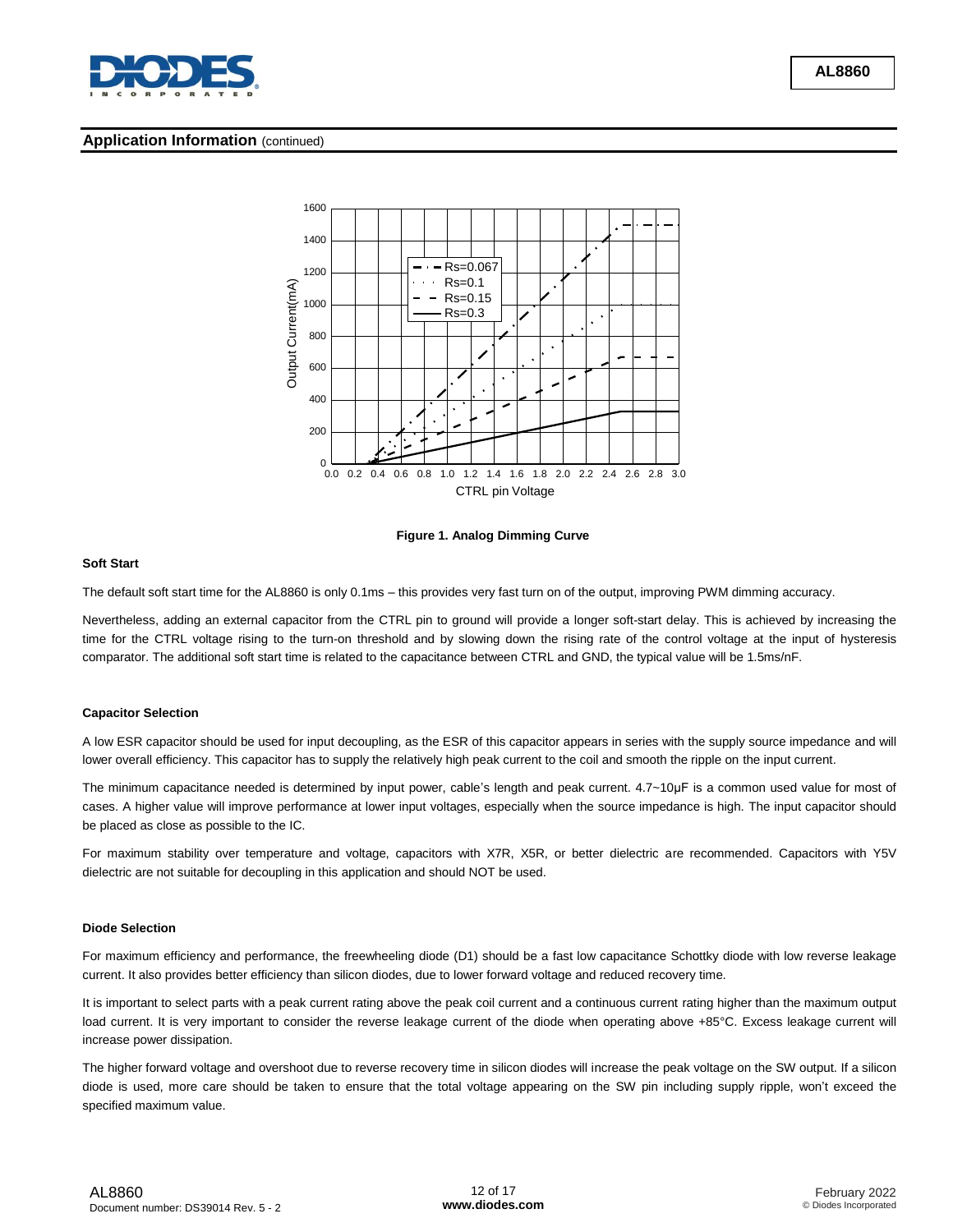

## **Application Information** (Cont.)

#### **Inductor Selection**

Recommended inductor value for the AL8860 are in the range 33μH to 100μH. Higher inductance are recommended at higher supply voltages in order to minimize output current tolerance due to switching delays, which will result in increased ripple and lower efficiency. Higher inductance also results in a better line regulation. The inductor should be mounted as close to the device as possible with low resistance connections to SW pins.

The chosen coil should have saturation current higher than the peak output current and a continuous current rating above the required mean output current.

The inductor value should be chosen to maintain operating duty cycle and switch 'on'/'off' times within the specified limits over the supply voltage

and load current range. The following equations can be used as a guide.

SW Switch 'On' time

$$
t_{ON} = \frac{L\Delta I}{V_{IN} - V_{LED} - I_{LED}(R_S + R_L + R_{sw})}
$$

SW Switch 'Off' time

$$
\mathbf{t}_{OFF} = \frac{L\Delta I}{V_{LED} + V_D + I_{LED}(R_S + R_L)}
$$

Where: L is the coil inductance; R<sub>L</sub> is the coil resistance; R<sub>S</sub> is the current sense resistance; I<sub>LED</sub> is the required LED current; ΔI is the coil peakpeak ripple current (Internally set to 0.40 x I<sub>LED</sub>); V<sub>IN</sub> is the supply voltage; V<sub>LED</sub> is the total LED forward voltage; R<sub>SW</sub> is the switch resistance (0.3Ω nominal);  $V_D$  is the diode forward voltage at the required load current.

#### **Thermal Protection**

The AL8860 includes Over-Temperature Protection (OTP) circuitry that will turn off the device if its junction temperature reaches  $T_{\text{OTP}}$ . This is to protect the device from excessive heat damage. The OTP circuitry includes thermal hysteresis that will cause the device to restart normal operation once its junction temperature has cooled down by approximately T<sub>OTP HYS.</sub>

#### **Open Circuit LEDs**

The AL8860 has by default open LED protection. If the LEDs should become open circuit the AL8860 will stop oscillating; the SET pin will rise to VIN and the SW pin will then fall to GND. No excessive voltages will be seen by the AL8860.

#### **LED Chain Shorted Together**

If the LED chain should become shorted together (the anode of the top LED becomes shorted to the cathode of the bottom LED) the AL8860 will continue to switch and the current through the AL8860's internal switch will still be at the regulated current - so no excessive heat will be generated within the AL8860. However, the duty cycle at which it operates will change dramatically and the switching frequency will most likely decrease. See Figure 2 for an example of this behavior at 24V input voltage driving 3 LEDs.

The on-time of the internal power MOSFET switch is significantly reduced because almost all of the input voltage is now developed across the inductor. The off-time is significantly increased because the reverse voltage across the inductor is now just the Schottky diode voltage (See Figure 2) causing a much slower decay in inductor current.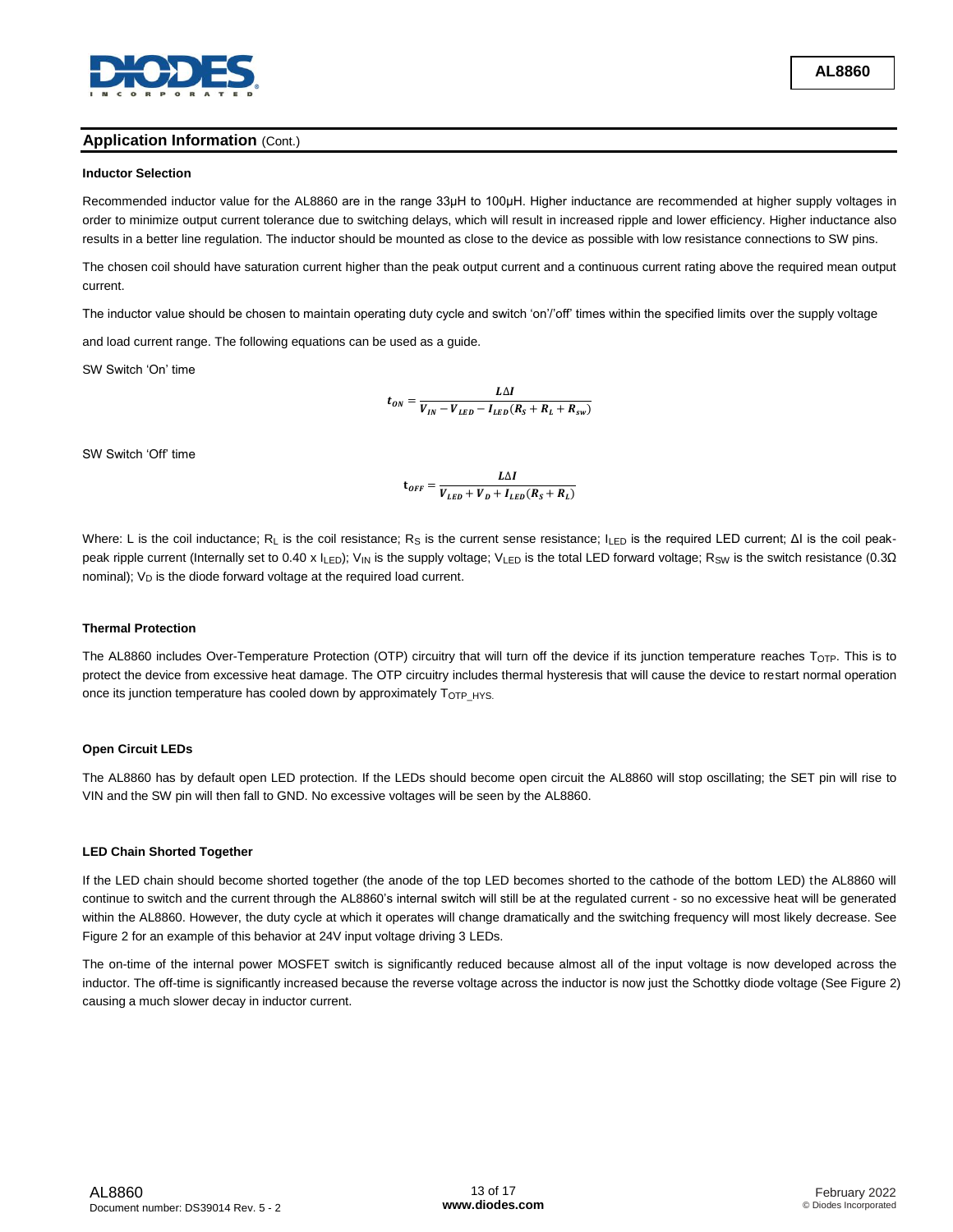

# **Application Information** (Cont.)



**Figure 2. Switching Characteristics (Normal Operation to LED Chain Shorted Out)**

# **Ordering Information**



|                    |              |          | <b>Tape and Reel</b> |                           |  |
|--------------------|--------------|----------|----------------------|---------------------------|--|
| <b>Part Number</b> | Package Code | Package  | Quantity             | <b>Part Number Suffix</b> |  |
| AL8860WT-7         | WT           | TSOT25   | 3000/Tape & Reel     |                           |  |
| AL8860MP-13        | MP           | MSOP-8EP | 2500/Tape & Reel     | -13                       |  |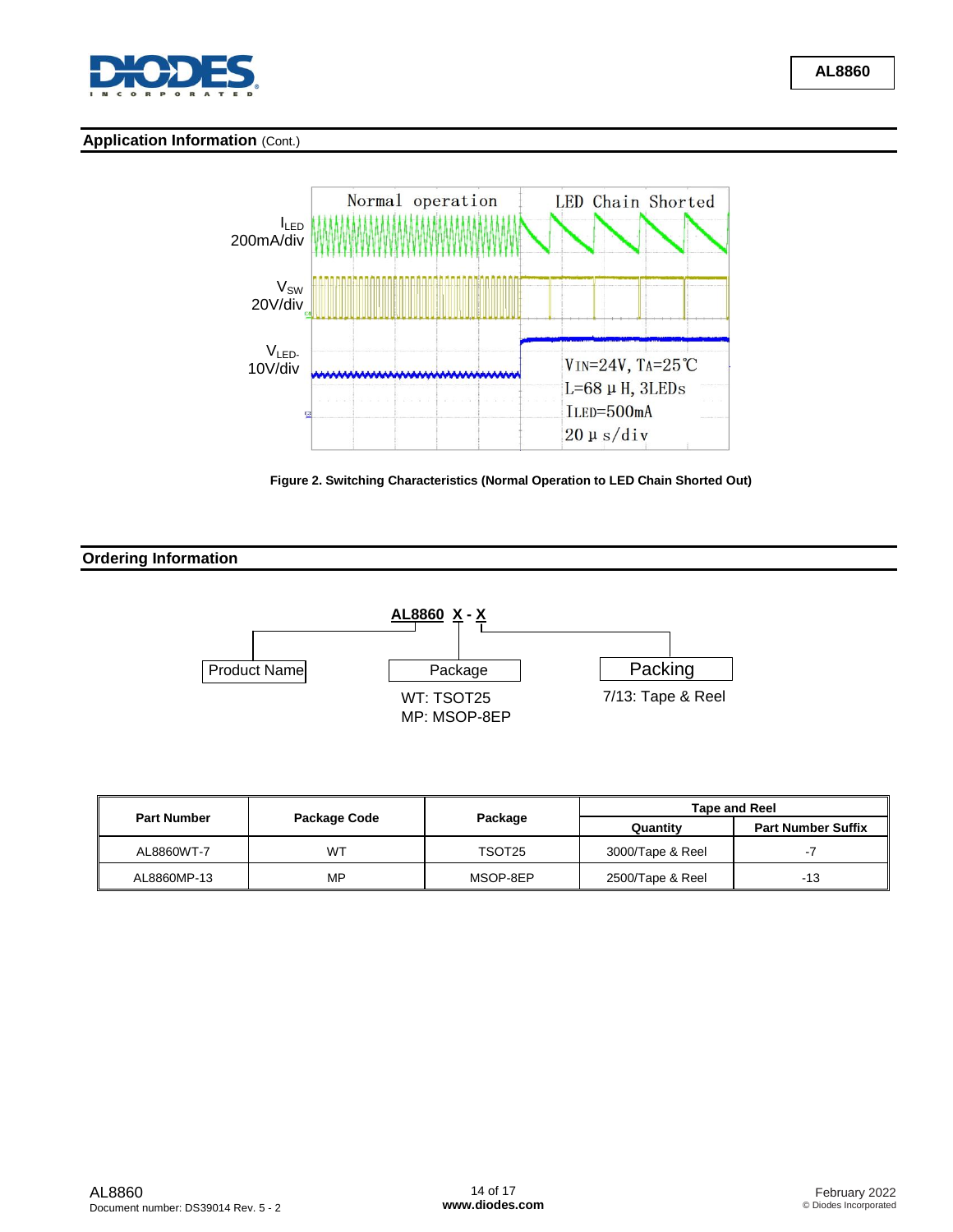

# **Marking Information**

#### **(1) TSOT25**



# **(2) MSOP-8EP**



| <b>Device</b> | Package  | <b>Identification Code</b> |  |
|---------------|----------|----------------------------|--|
| 8860WT-7      | TSOT25   | A5                         |  |
| 8860MP-13     | MSOP-8EP |                            |  |

# **Package Outline Dimensions** (All dimensions in mm.)

Please see https://www.diodes.com/design/support/packaging/ for the latest version.

#### **(1) Package Type: TSOT25**



|                         | <b>TSOT25</b> |              |      |  |  |  |
|-------------------------|---------------|--------------|------|--|--|--|
| Dim                     | Min           | Max          | Typ  |  |  |  |
| A                       | 1.00          |              |      |  |  |  |
| A <sub>1</sub>          | 0.01          | 0.10         |      |  |  |  |
| A <sub>2</sub>          | 0.84          | 0.90         |      |  |  |  |
| b                       | 0.30          | 0.45         |      |  |  |  |
| C                       | 0.12          | 0.20         |      |  |  |  |
| D                       |               |              | 2.90 |  |  |  |
| Е                       |               |              | 2.80 |  |  |  |
| E <sub>1</sub>          |               |              | 1.60 |  |  |  |
| e                       |               | 0.95 BSC     |      |  |  |  |
| e1                      |               | 1.90 BSC     |      |  |  |  |
| г                       | 0.30          | 0.50         |      |  |  |  |
| L2                      | 0.25 BSC      |              |      |  |  |  |
| θ                       | $0^{\circ}$   | $8^{\circ}$  | 4°   |  |  |  |
| $\theta$ 1              | $4^\circ$     | $12^{\circ}$ |      |  |  |  |
| Dimensions in mm<br>Αll |               |              |      |  |  |  |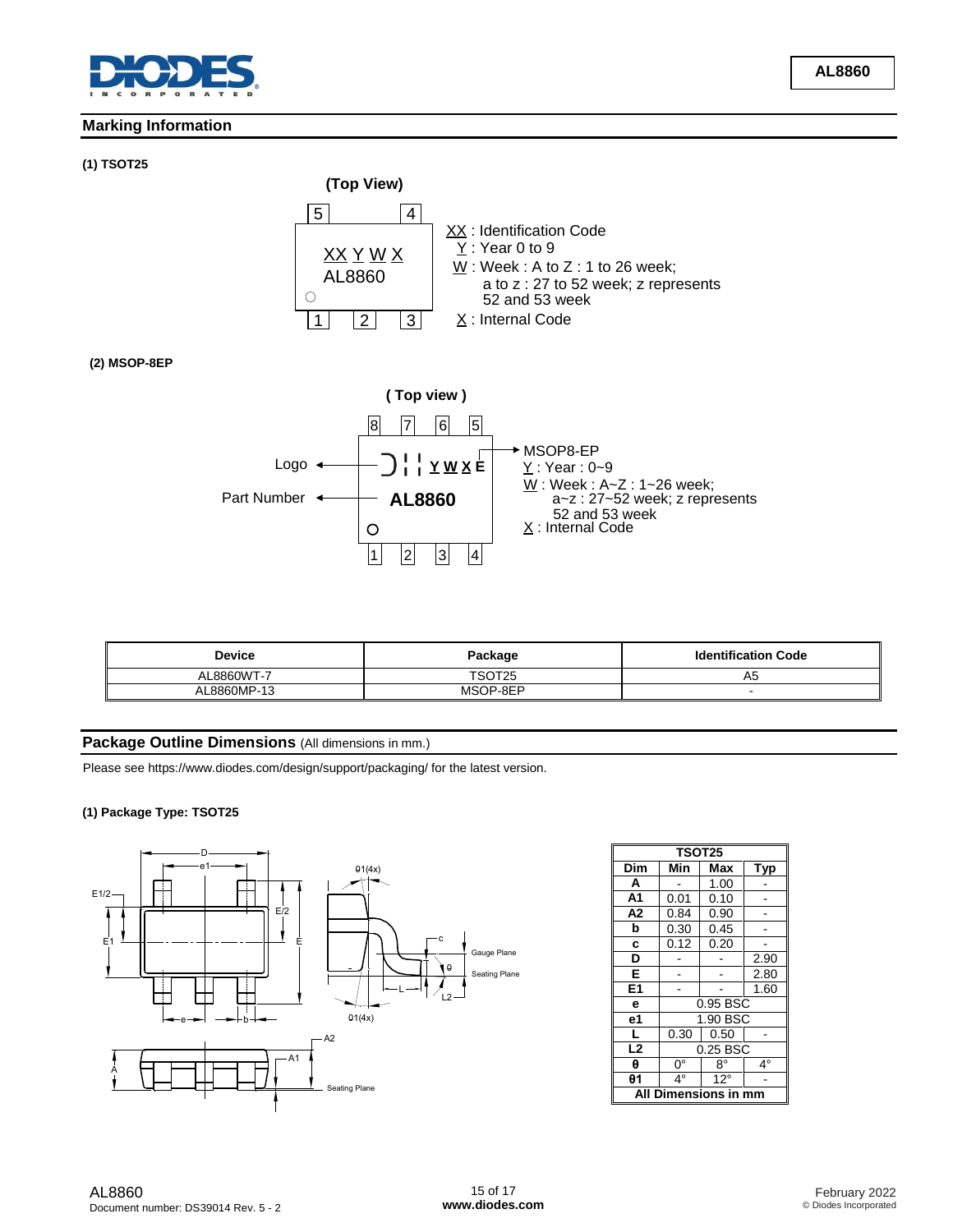

# Package Outline Dimensions (All dimensions in mm.) (Cont.)

Please see https://www.diodes.com/design/support/packaging/ for the latest version.

#### **(2) Package Type: MSOP-8EP**



# **Suggested Pad Layout**

Please see https://www.diodes.com/design/support/packaging/ for the latest version.

#### **(1) Package Type: TSOT25**



#### **(2) Package Type: MSOP-8EP**



| <b>Dimensions</b> | Value (in mm) |
|-------------------|---------------|
|                   | 0.950         |
|                   | 0.700         |
|                   | 1.000         |
|                   | 3.199         |

| <b>Dimensions</b> | Value<br>(in mm) |
|-------------------|------------------|
| C                 | 0.650            |
| G                 | 0.450            |
| x                 | 0.450            |
| X <sub>1</sub>    | 2.000            |
|                   | 1.350            |
| Υ1                | 1.700            |
| Υ2                | 5.300            |